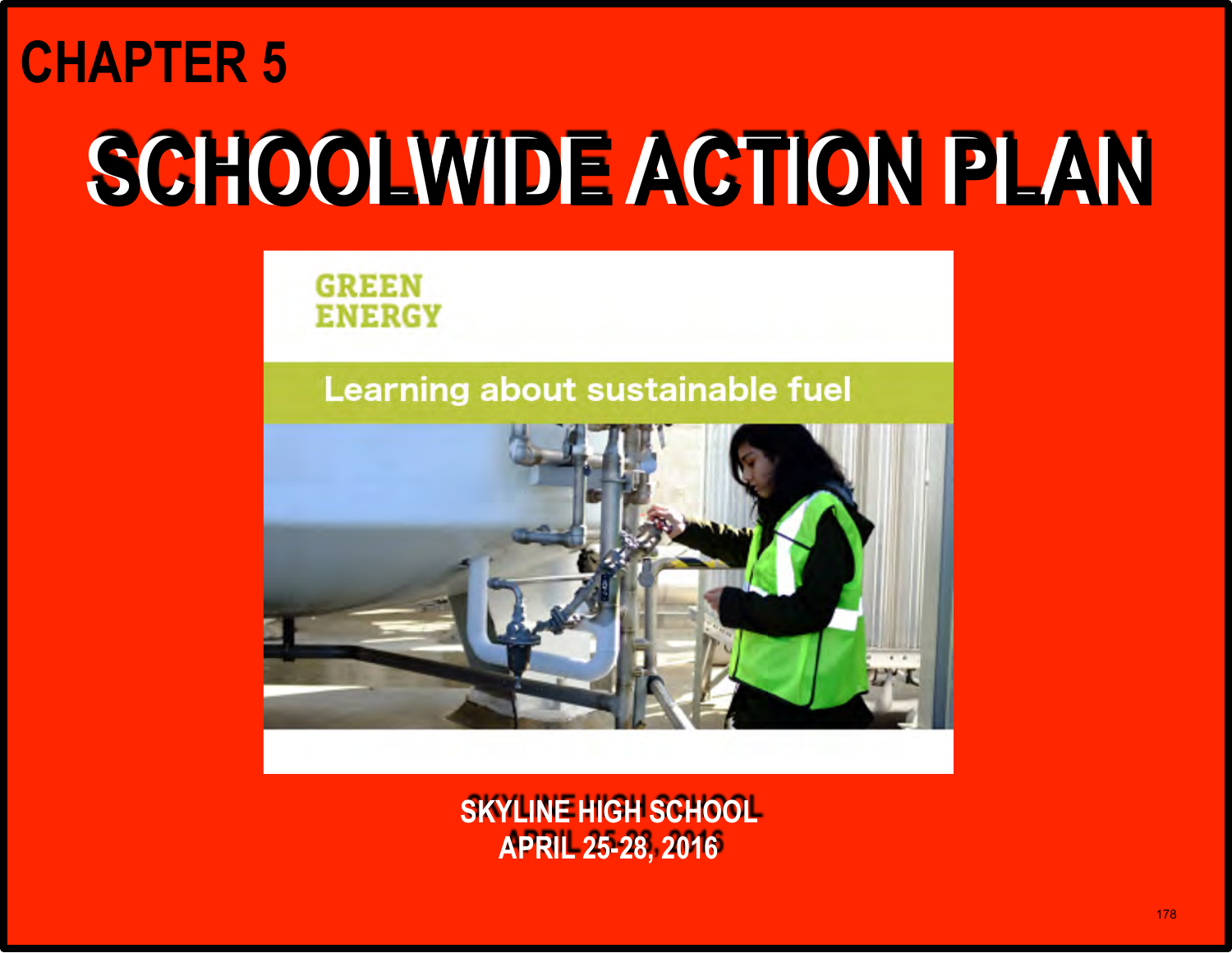**Area of Improvement: Increase the number of students who are college and career ready as measured by improved attendance, test scores and A-G eligibility. Increase social, emotional, and health supports for students.**

> **Root Cause Analysis:** (According to data from SQR, Extended Site Visits, Instructional Rounds, Observations and Feedback):

1.Although the SQR identified a decrease in the number of students truant and the number of students "cutting" class; there remains a fraction of the student population that is consistently truant, referred for negative behavior and/or suspended (in school/out of school suspension).

2.There are a limited number of opportunities for academic and behavioral interventions. The implementation of interventions took a back seat with the numerous changes in site administration. Skyline recognizes the need to build on and expand intervention services for students receiving failing grades, excessive truancy, and who require behavior/emotional supports.

#### **SLO(s) Addressed**:

LTURE

a

¢

**Link** 

●Be responsible, mature, self-advocating young adults who have solid organizational and study skills ●Embrace a healthy and fit lifestyle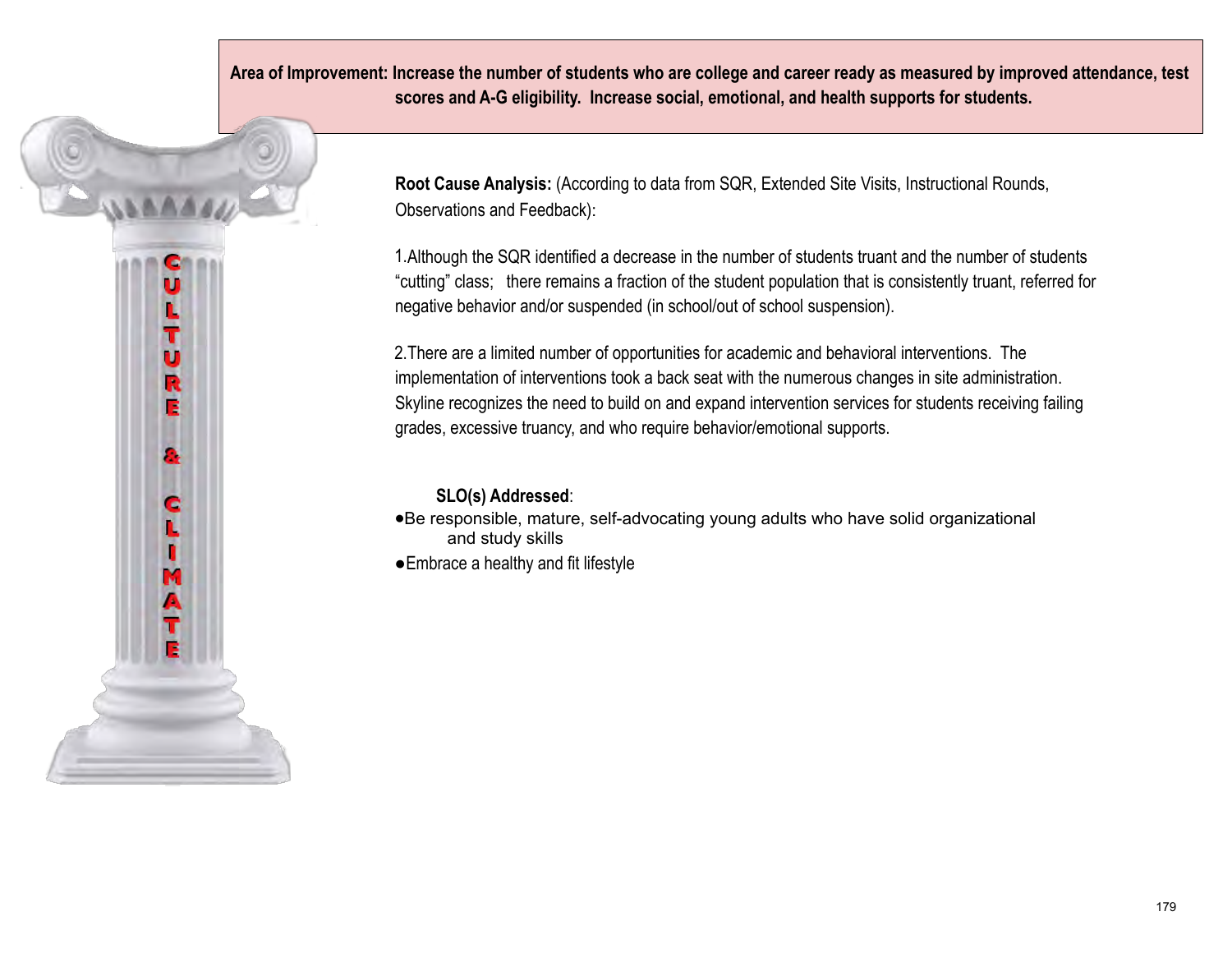#### **Student Learning Goals**:

- 1. Maximize student learning by ensuring students are on class on time and remain in class for optimal seat time by decreasing our truancy rate/chronic absences
- 2. Increase graduation rate by (10%) through use of data to identify students in Tier 1, Tier 2 and Tier 3 and provide support and acceleration programs to increase graduation rate
- 3. Use of data in all departments to look at SRI scores, D's and F's; use Cycle of Inquiry to look at these data, individual class data and department data to adjust teaching strategies.

| <b>Performance Strengths</b>                                                                                                   | <b>Performance Challenges</b>                                                                                                                                                                                                                                     |
|--------------------------------------------------------------------------------------------------------------------------------|-------------------------------------------------------------------------------------------------------------------------------------------------------------------------------------------------------------------------------------------------------------------|
| Teachers ability to build positive relationships with our students through RJ/<br>community circles                            | Need to support our teachers in looking at student data by use of Cycle of<br>Inquiry, identify next steps and implement next steps to improve student<br>outcome and build stronger classroom and schoolwide communities                                         |
| ILT teachers/department chairs have taken on lead at looking at student data<br>with a common template as the cycle of inquiry | Need more structure to our collaboration periods and hold each other<br>accountable                                                                                                                                                                               |
| Time is built into our master schedule for teacher collaboration                                                               | Expand on the collaborative work time to look at student work, assessments<br>and grading trends to decrease the number of students with Ds and Fs.<br>Ensure that all teachers have a common collaboration period with other<br>teachers from their departments. |
| There has been a decrease in truancy and tardiness                                                                             | There are still students who are chronically absent/truant and not going to<br>class on time.                                                                                                                                                                     |
| Increased Administrator & Specialist visiting classes and providing feedback.                                                  | Learning a new evaluation system and implementing it at the same time                                                                                                                                                                                             |
|                                                                                                                                | Need to develop positive, consistent, effective communication among all<br>stakeholders                                                                                                                                                                           |
|                                                                                                                                | Facility upgrades are necessary to ensure technology and other resources are<br>accessible to all classrooms<br>Facility upgrade to ensure the safety of all stakeholders                                                                                         |
|                                                                                                                                |                                                                                                                                                                                                                                                                   |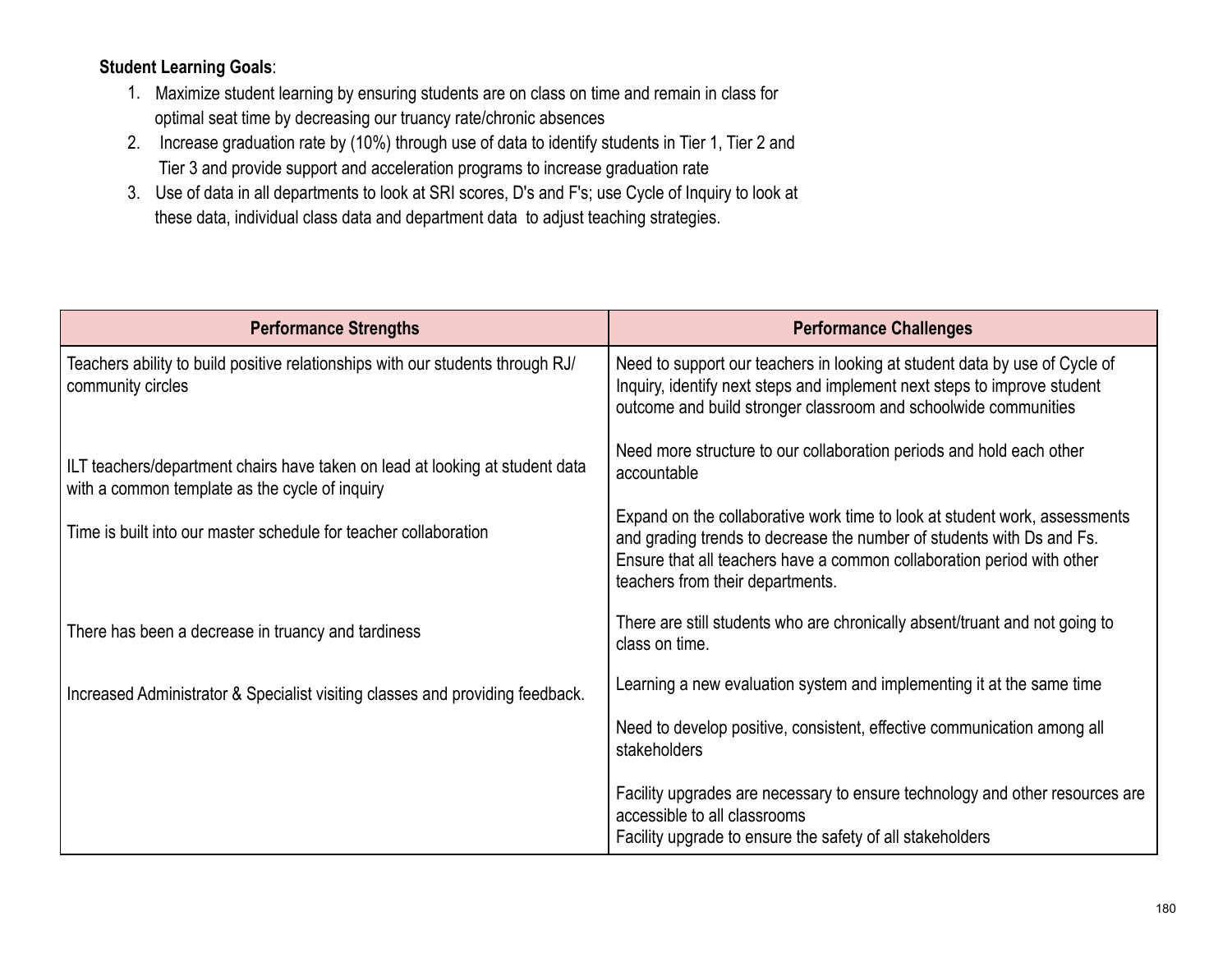#### **DATA ANALYSIS: PRIORITY #1**

Skyline will continue researching and implementing alternative assessment structures across all departments, including district benchmarks, project-based learning and alternative grading methodologies. Skyline has maintained and supported social media platforms to ensure parents and guardians have access to site information, educational resources to assist their student in attaining academic success, policies and procedures, eligibility requirements, credit recovery, and Pathways/curricular pathways information. Skyline has implemented a schoolwide SST process that leads to Response-to-Intervention (RTI), 504 and/or special education referral. Also, Skyline has established an Attendance/Tardy Team, which meets to review ongoing practices, questions, positive recognition and concerns surrounding attendance/ tardy policies, practices and procedures. Additionally, Skyline has reviewed, updated and clarified existing state, district and campus attendance and tardy policies, and developed, implemented and monitored school-based attendance/tardy policies. Skyline will continue its efforts to engage parents/caregivers who do not have access to electronic media, transportation, and/or traditional communication resources, or who may be hindered by language barriers. Skyline uses the Skyline High School Site Council to bring together all parent support groups (PTSA, CPASS, Performing Arts Boosters, Beautification Committee, ROTC Booster, etc.) to ensure that all parent support groups understand and are promoting the goals and objectives to the WASC Action Plan. Each teacher shall use the first days of school (number to be determined) to train students on "The Titan Way," focusing on expectations, Student Responsibility Matrix, attendance/tardies, behavior, etc. in a process taken from PBIS. Teachers should then model and reinforce the these expectations throughout the year. Skyline will strengthen the Academic Responsibility Matrix in consultation with the student leadership members to standardize attendance, tardy, homework and classroom work expectations from a student perspective.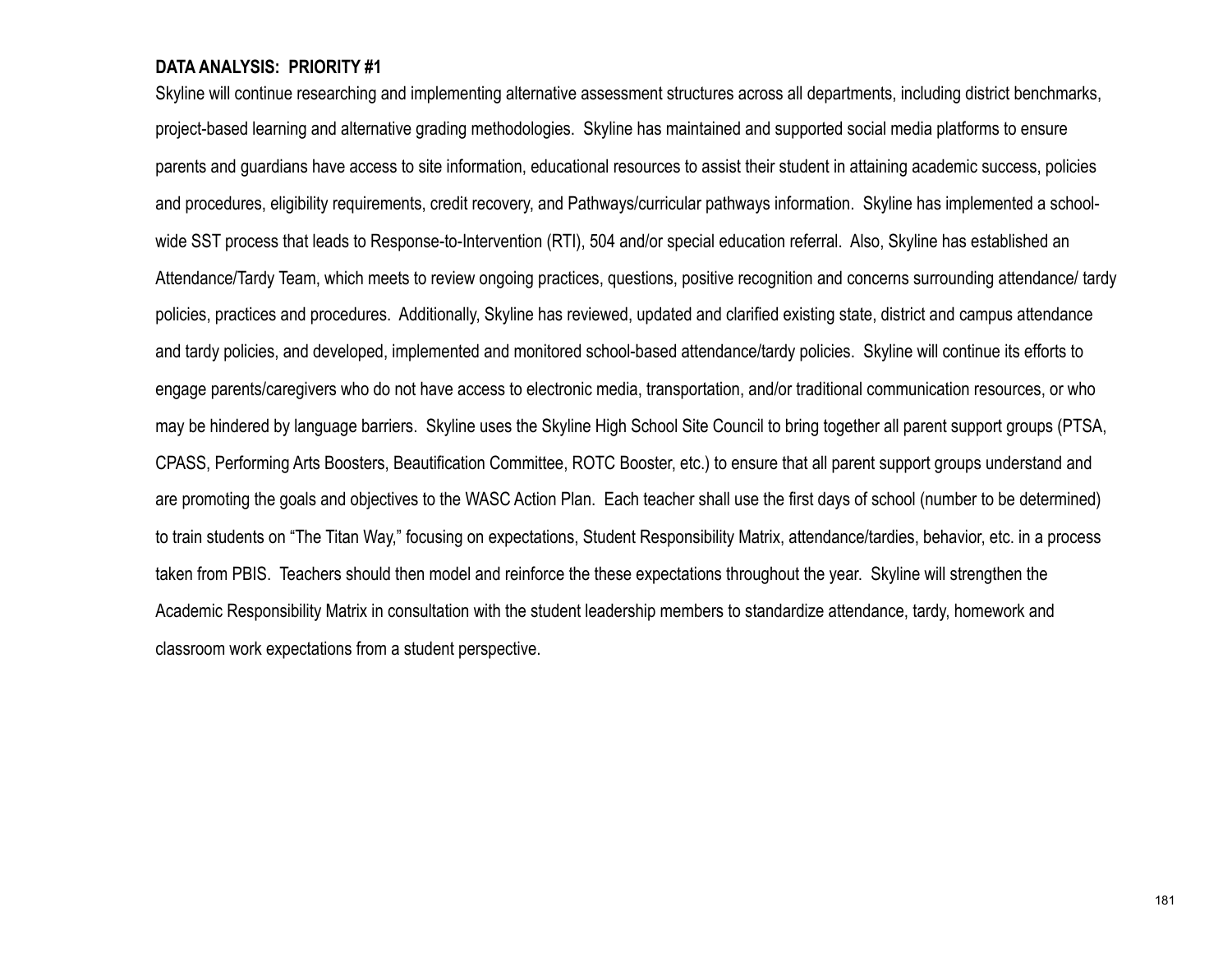#### **ACTION # 1**: **PERSONALIZATION, EQUITY, COLLABORATION & RELATIONSHIPS IN CLIMATE & CULTURE**

| <b>Leadership Practices:</b>                                                                                                                                                                                                                                                                        | <b>Organizational Practices:</b>                                                                                                                                                                                                                                                             |
|-----------------------------------------------------------------------------------------------------------------------------------------------------------------------------------------------------------------------------------------------------------------------------------------------------|----------------------------------------------------------------------------------------------------------------------------------------------------------------------------------------------------------------------------------------------------------------------------------------------|
| Collaborate with support groups to create systems<br>to identify our students with high needs to re-<br>engage them with school (AAMA, LMB, COST,<br>Youth Center, Reading Intervention, Atlas Advisory,<br>SST, 504, SPED) and meet with students' families<br>to share with them support services | Build PD and planning time into calendar for<br>teacher collaboration to evaluate student work,<br>assessments, grading in an effort to decrease the<br>number of students with Ds and Fs<br>Create effective policies and procedures for<br>behavior, attendance, and classroom management. |
| Collaborate with Department Chairs for updates,<br>success, and challenges with parent contact.                                                                                                                                                                                                     | Increase assemblies to promote Skyline's PBIS<br><b>Core Values</b>                                                                                                                                                                                                                          |
| Keep abreast of meeting schedules and confirm all<br>members of the SST are notified in a timely manner.                                                                                                                                                                                            | Provide positive student incentives: class<br>assemblies for honor roll, perfect attendance, grit,<br>etc. Ensure Skyline's website, and social media                                                                                                                                        |
| Set funding aside to purchase awards to reward<br>and recognize students for following the Core<br>Values                                                                                                                                                                                           | sites are updated and current. Improve and<br>maintain the URF process<br>Ensure AERIES is accessible to all parents<br>Provide AERIES training to all Stakeholders                                                                                                                          |
| Work collaboratively with ILT, PBIS, and RJ teams<br>to design lesson to explicitly teach Core Values of<br>Excellence, Integrity and Respect                                                                                                                                                       | Review and update the SST process based on<br>research.                                                                                                                                                                                                                                      |
| Ensure WASC goals are available to parents and<br>community via the Skyline website<br>Schedule times for parents to use computers in the<br>library or other identified area - Ensure district and<br>site filters are in place.                                                                   | All students and staff (clerical, custodians, teachers,<br>food services, and other support staff) will be able<br>to identify and name key practices aligned with<br>Core Values of Excellence, Integrity and Respect                                                                       |
|                                                                                                                                                                                                                                                                                                     |                                                                                                                                                                                                                                                                                              |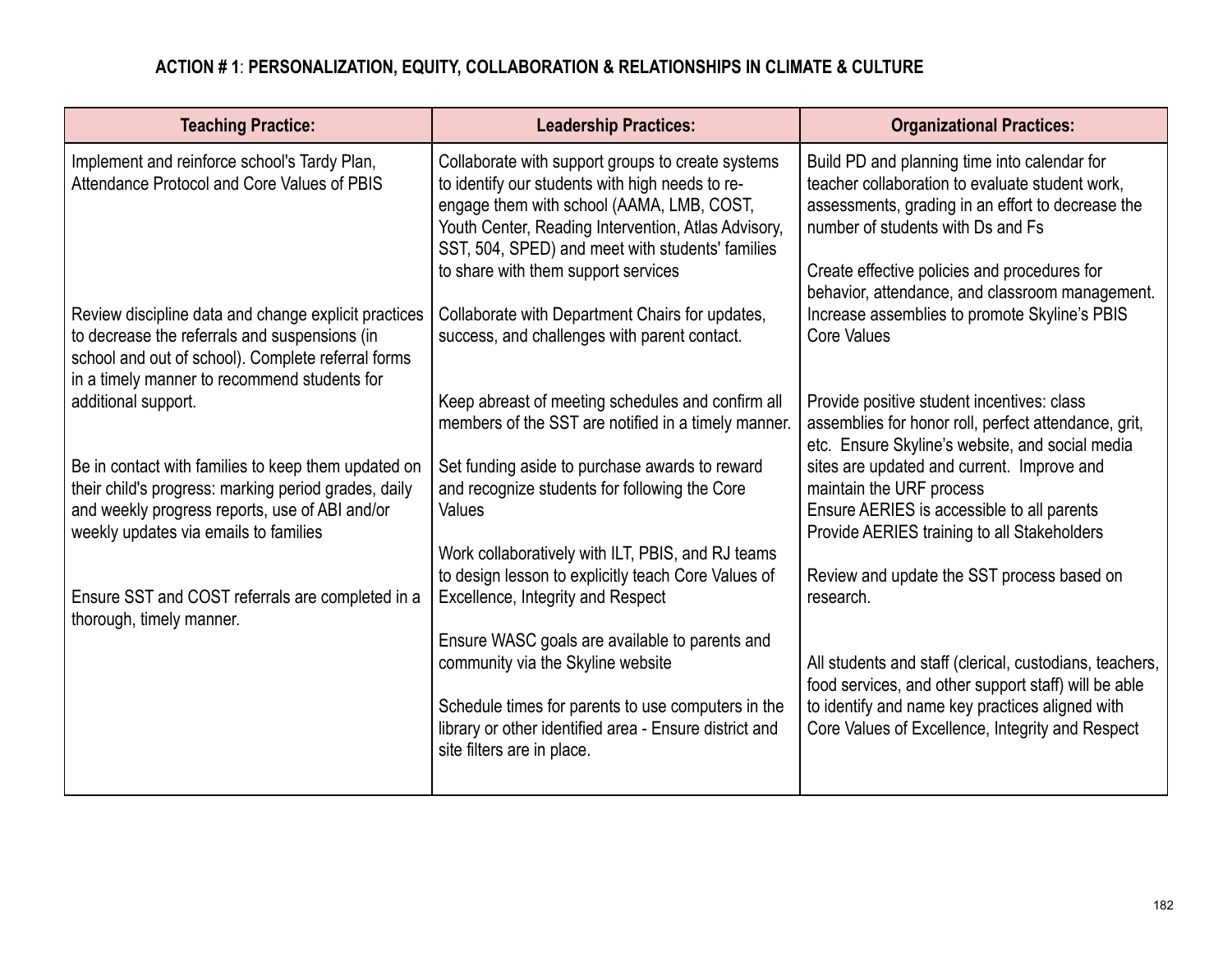| <b>Teaching Practice:</b>                                                                                                                                                                         | <b>Leadership Practices:</b>                                                                                                                                                                               | <b>Organizational Practices:</b>                                                                                                                                                                                              |
|---------------------------------------------------------------------------------------------------------------------------------------------------------------------------------------------------|------------------------------------------------------------------------------------------------------------------------------------------------------------------------------------------------------------|-------------------------------------------------------------------------------------------------------------------------------------------------------------------------------------------------------------------------------|
| Build PD and/or planning time for collaborative work<br>to look at student work, assessments and grading<br>trends to decrease the number of students with Ds<br>and Fs.                          | <b>Observation and Feedback</b>                                                                                                                                                                            | Professional development at the beginning of the<br>school year to share our focus areas (Instruction<br>and Climate) for coming school year and<br>expectations from all staff                                               |
| Use PBIS strategies to recognize and reward point<br>systems for students in each teacher's respective<br>class who are doing the right thing or showing<br>improvement                           | Ensure PBIS training for staff, Informal<br>Walkthroughs with timely feedback, regular meeting<br>with PBIS leaders                                                                                        | Encourage our teachers to attend outside<br>professional developments to support<br>implementation of RJ, PBIS and SEL practices<br>Provide the district a timeline with the<br>necessary time to effectively implement PBIS, |
| Post our Core Values (Excellence, Integrity and<br>Respect) in all classrooms, review and discuss the<br>meaning of core values and demonstrate core<br>values through adult practices as a model | Include Core Values on agendas, walkthrough to<br>ensure all classrooms have core values posted, and<br>randomly ask student to identify core values in<br>various classroom to ensure that the values are | IB, Pathways, and intervention programs to<br>improve culture and climate                                                                                                                                                     |
| throughout the year.                                                                                                                                                                              | being addressed and for site consistency                                                                                                                                                                   | Share with staff our Core Values and school wide<br>RJ, PBIS, and SEL practices                                                                                                                                               |
| Use RJ/PBIS practices to build relationships with<br>students and families and implement RJ and PBIS<br>practices in their classrooms.                                                            | Provide time for PBIS and RJ Teams to meet<br>collaborate to plan and implement professional<br>development to improve climate and culture:<br>students on time to class, seat time and<br>participation   | All staff will participate in RJ, PBIS and SEL<br>practices with positive incentives                                                                                                                                          |
| All teachers explicitly teach core values and                                                                                                                                                     | Expand and work with the current After School                                                                                                                                                              | Core Values are posted, preached and practiced:<br>Excellence, Integrity and Respect                                                                                                                                          |
| expectations of students.                                                                                                                                                                         | Program to provide tutoring, academic support for<br>students reading below grade level, ELL and<br>students who have not passed CELDT by junior/<br>senior year;                                          | Increase the understanding of Social<br>Emotional Learning (SEL) to increase positive<br>relationships between students & students,<br>student to staff, and staff to staff                                                   |
|                                                                                                                                                                                                   | Provide time for our RJ and PBIS teams to hold<br>professional development during faculty meetings                                                                                                         | Implement more researched based strategies<br>to augment positive culture and climate                                                                                                                                         |
|                                                                                                                                                                                                   | and designated minimum Wednesdays                                                                                                                                                                          | Develop and implement a system to increase<br>positive, consistent, effective communication<br>to all stakeholders.                                                                                                           |
|                                                                                                                                                                                                   |                                                                                                                                                                                                            | Identify and alert district of facility needs that<br>impede teaching and learning<br>Request annual facility reviews<br>Include facility needs in the SPSA                                                                   |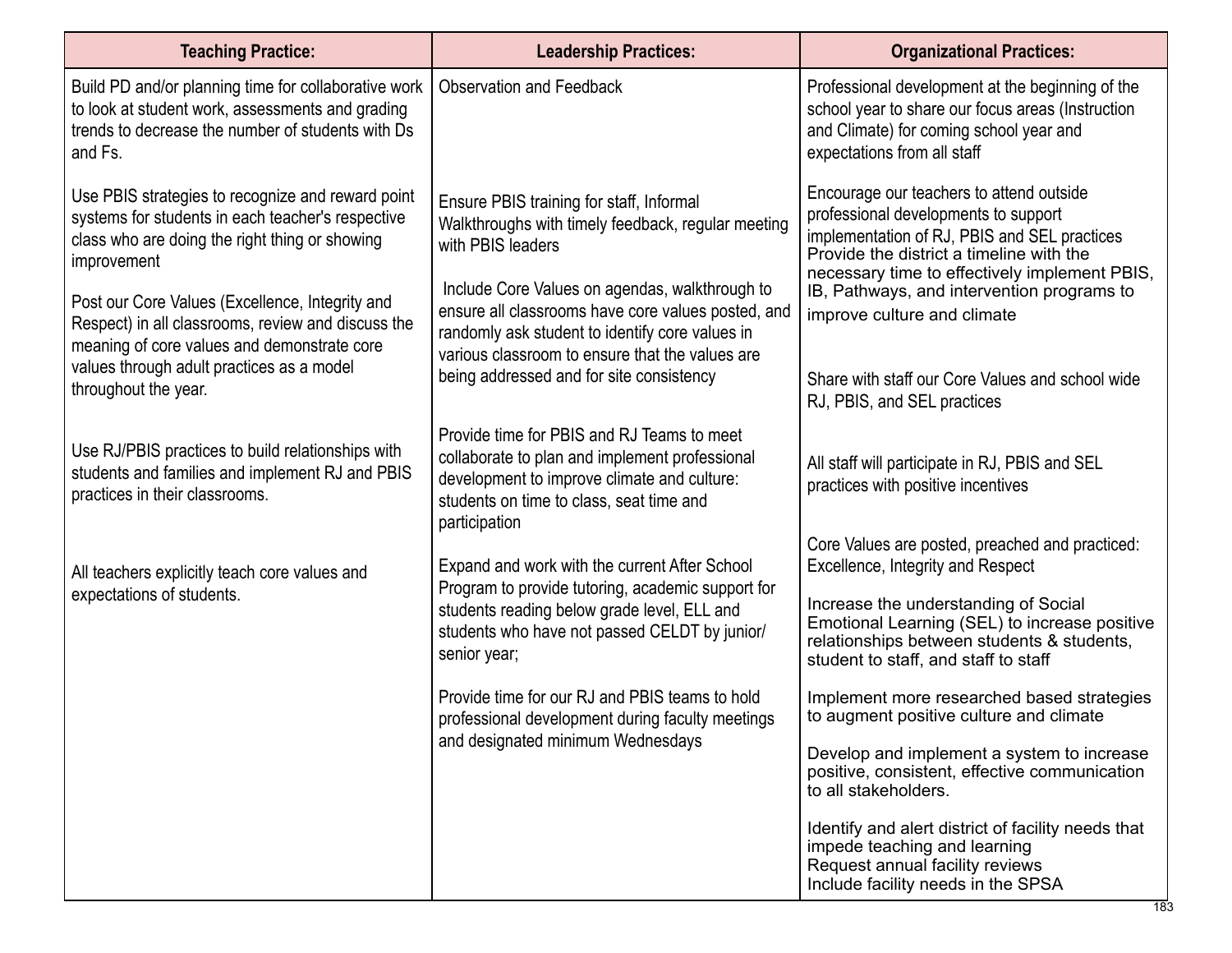**Area of Improvement: Closing the Achievement Gap by: Increasing academic rigor, providing more intervention opportunities for students, increasing the use of academic discussion, increasing literacy skills (reading and writing) across content areas with special emphasis on ELL and underperforming students, ensure all 9th graders master basic Algebra I concepts**

**Root Cause Analysis:** (According to data from SQR, Extended Site Visits, Instructional Rounds, Observations and WASC Feedback):

1.While some teachers have implemented researched based strategies to augment student engagement, there is a high need for additional student engagement strategies. Research contends that when students are engaged there is an increase in student participation, fewer students avoiding class, and higher rates of academic growth. Therefore, there is a need for a clearer understanding of the role of the ILT and more time to create a professional development program that will address this need.

2. With greater push to align with the CCSS, PD strategies have not kept up the pace with the required changes. There is a greater need for PD on strategies for academic discussions, Close Reading, structured academic controversies, data analysis, and cycle of inquiry to support teachers in implementing.

3.There is an increased need for more Admin classroom observations to ensure the implementation of CCSS across the site, identify areas of need for more student engagement, identify the implementation of PD strategies.

#### **SLO(s) Addressed**:

c  $\blacktriangle$ D E M П c

A c н

E  $\mathbf v$ E m E M т

●Become critical and creative thinkers who gather, interpret, analyze, and synthesize information, recognize significant concepts, and use logical and sound decision making processes to solve problems. ●Be responsible, mature, self-advocating young adults who have solid organizational and study skills ●Find joy in learning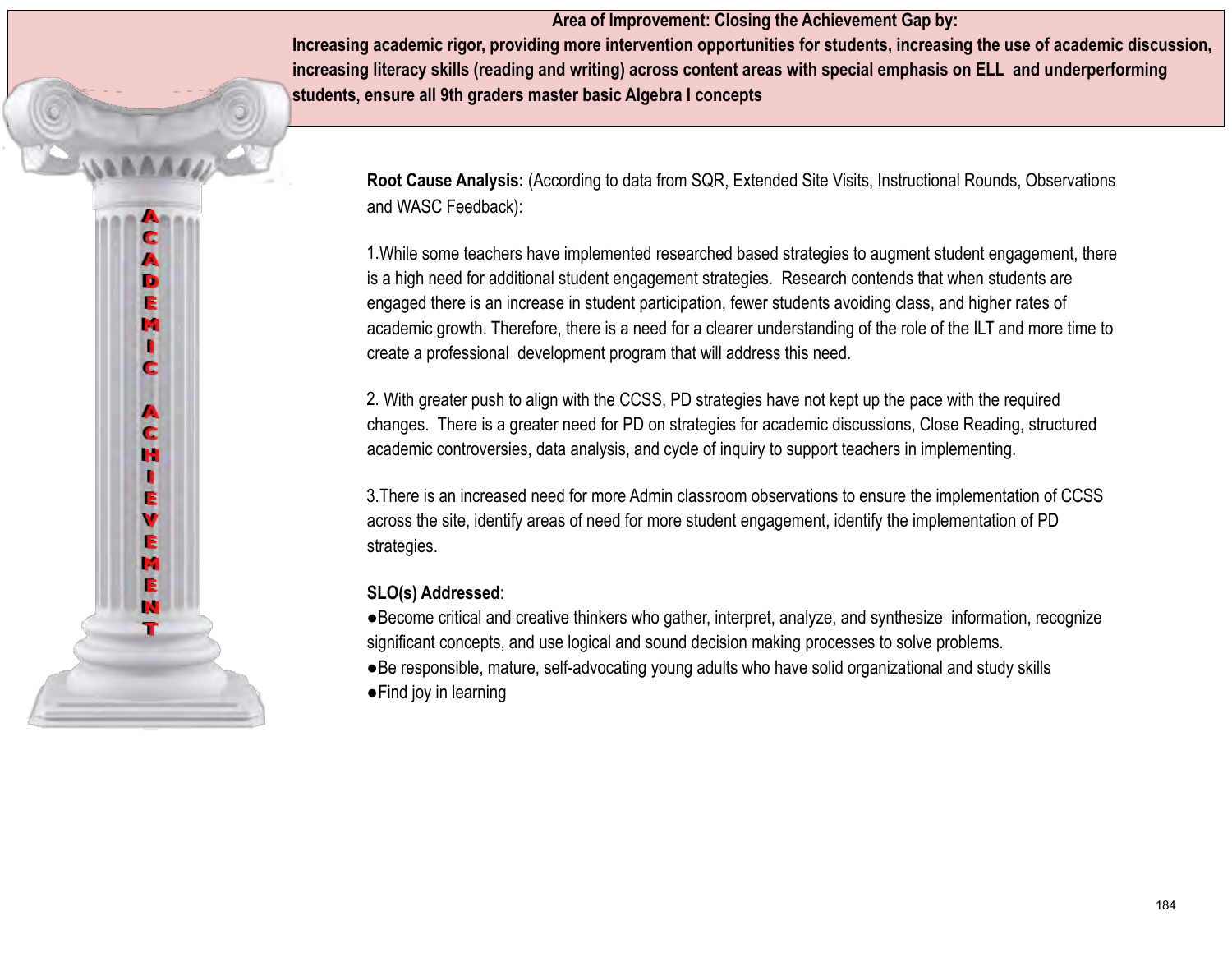#### **Student Learning Goals**:

- 1. Increase by 5% students who are reading at or above grade level as indicated by SRI reading scores
- 2. Use data to create greater opportunities for student success
- 3. Increase use of researched based literacy curriculum and instructional strategies to support the learning of needs of ELL and underperforming groups of students
- 4. Increase and improve student engagement through strategies for academic discussion-more student-student interaction and discussion,; teachers provide opportunities for students to analyze, discuss, and support with evidence as observed in BBCs in all classrooms
- 5. Increase by 5% the number of 9th grade students mastering basic Algebra I concepts
- 6. Common practice in use of Blackboard Configuration in all classrooms: learning target, do now, agenda, exit ticket
- 7. Create PD to model and support our teachers in implementing strategies to improve student-student engagement through activities such as Activators, Collaboration, Project Based Learning, Thematic Units, and Experiential Learning
- 8. 100% of 9th and 12th graders will complete Personalized Learning Plan
- 9. Reclassify 10% of our ELL student
- 10. Use of data in all departments to look at SRI scores, D's and F's; use Cycle of Inquiry to look at these data, individual class data and department data

| <b>Performance Strengths</b>                                                                                                                                                                   | <b>Performance Challenges</b>                                                                                                                                                                                                                                                                                                                                                                                |
|------------------------------------------------------------------------------------------------------------------------------------------------------------------------------------------------|--------------------------------------------------------------------------------------------------------------------------------------------------------------------------------------------------------------------------------------------------------------------------------------------------------------------------------------------------------------------------------------------------------------|
| Based on SQR, IR and LL Rounds, there has been an increase in classroom<br>structure to support student-student engagement and students are more<br>engaged compared to site visit in October. | Skyline must provide PD to support teachers in having quality discussions in<br>their classrooms with effective discussion prompts and opportunities for turn<br>and talk, think pair share, CLOSE reading and socratic seminars-these should<br>also be reflected in their BBCs                                                                                                                             |
| Administration and Site Specialists are visiting classrooms to provide<br>feedback-informally and formally                                                                                     | Skyline needs more structure to collaboration periods and hold each other<br>accountable because not all of our teachers are using collaboration time to do<br>cross curricular planning and/or lesson planning or using the Cycle of Inquiry<br>to look at data                                                                                                                                             |
| ILT teachers/department chairs have taken on lead at looking at student data<br>with a common template for the Cycle of Inquiry                                                                | Skyline needs to support teachers in looking at student data, identify next<br>steps and implement next steps to improve student outcome through PD on<br>lesson planning (backwards planning), unit development, and cycles of inquiry                                                                                                                                                                      |
| ELA, Math and Pathway Coaches support teachers, administrative staff, and<br>curriculum and instruction                                                                                        | Skyline has made limited progress towards increasing 9th grade Algebra I<br>concepts. Skyline needs to provide PD, additional coaching support for new<br>and struggling teachers, increase intervention opportunities, identify failing<br>students earlier Also, Skyline must provide opportunities to train teachers to<br>185<br>implement literacy strategies across all content areas (including P.E.) |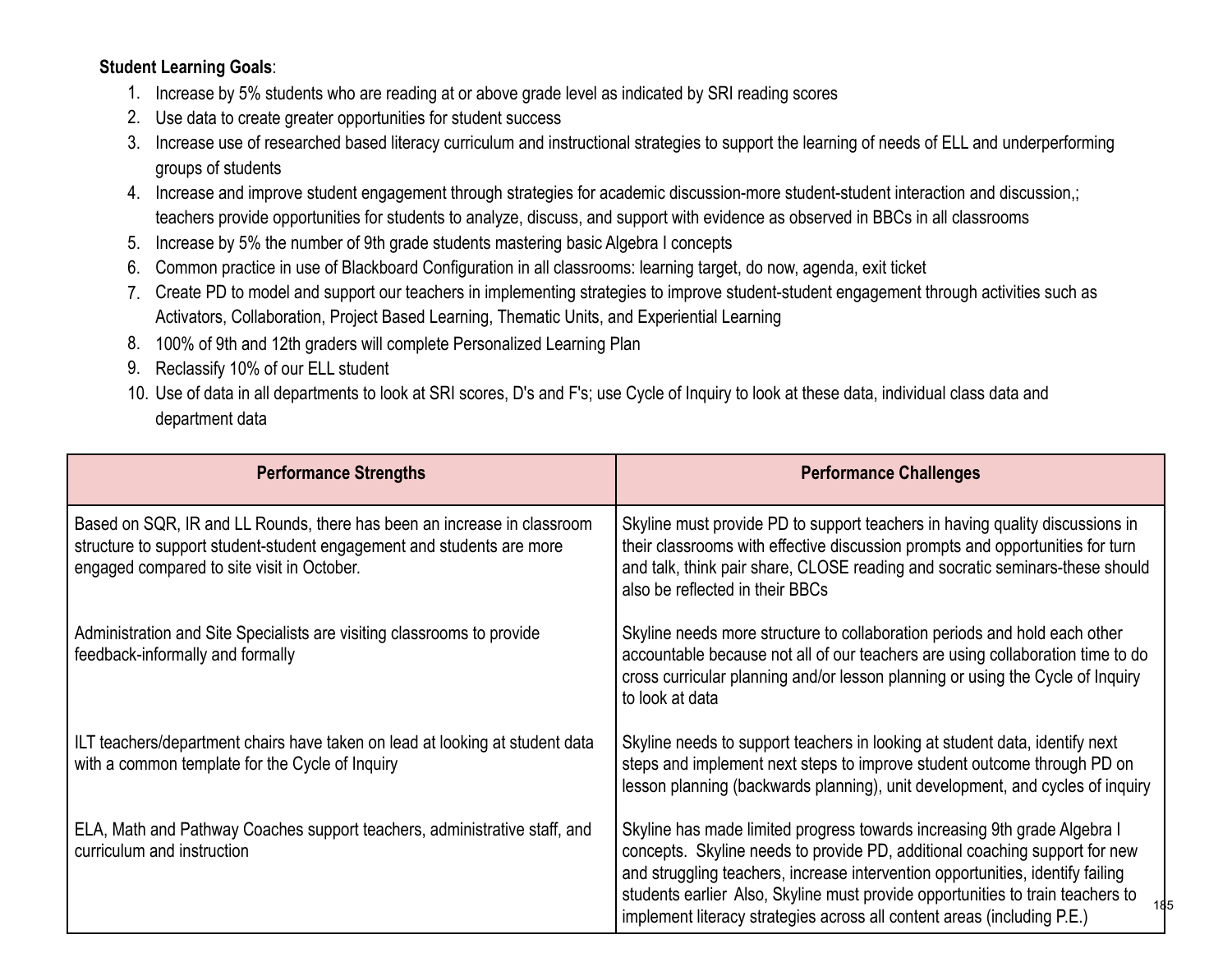#### **DATA ANALYSIS: PRIORITY #2 ACTION # 2**: **EQUITY, RIGOR, COLLABORATION, & RELATIONSHIPS IN ACADEMIC ACHIEVEMENT**

Some classrooms implement researched based strategies, however Skyline will continue to research, create and implement more hands-on learning opportunities to increase student engagement,, alternative assessment structures, including district benchmarks, and increase project-based learning across departments in addition to reviewing the criteria for alternative grading methodologies. The AAMA group has benefited some students, however Skyline plans to expand OUSD's African American Male Initiative by coordinating curriculum designs, incorporating RJ and PBIS training for the AAMA site staff. Skyline's goal is to implement a master schedule (budget depending) that includes support classes for students who are consistently demonstrating difficulties in math and English, and for students who need extra support in AP classes. Additionally, each year Skyline will expand the College and Career Center, the Youth Center and the FRC to implement a common student/parent advisement protocol, and a schoolwide celebration of students entering colleges, universities and/or career/technical schools, and implement a comprehensive process to increase the number of students completing scholarship applications and attending an annual college and career fair. Skyline is committed to ensuring that all students have a rigorous program and therefore creates opportunities during master scheduling to ensure that special needs students have full access to a rigorous curriculum, as outlined in each student's IEP. Skyline is proud of our comprehensive governance structure focusing on site-based management, teacher leadership and student leadership. We will continue to build on this structure to strengthen site relationships. The Faculty Council (FC), Instructional Leadership Team (ILT) and Administrative Team will work together to create meeting calendars, professional development schedules, staff presentation calendar and Common Grading Practices, Academic Conferences, Project- Based Learning, Thematic Units, and Experiential Learning opportunities for students.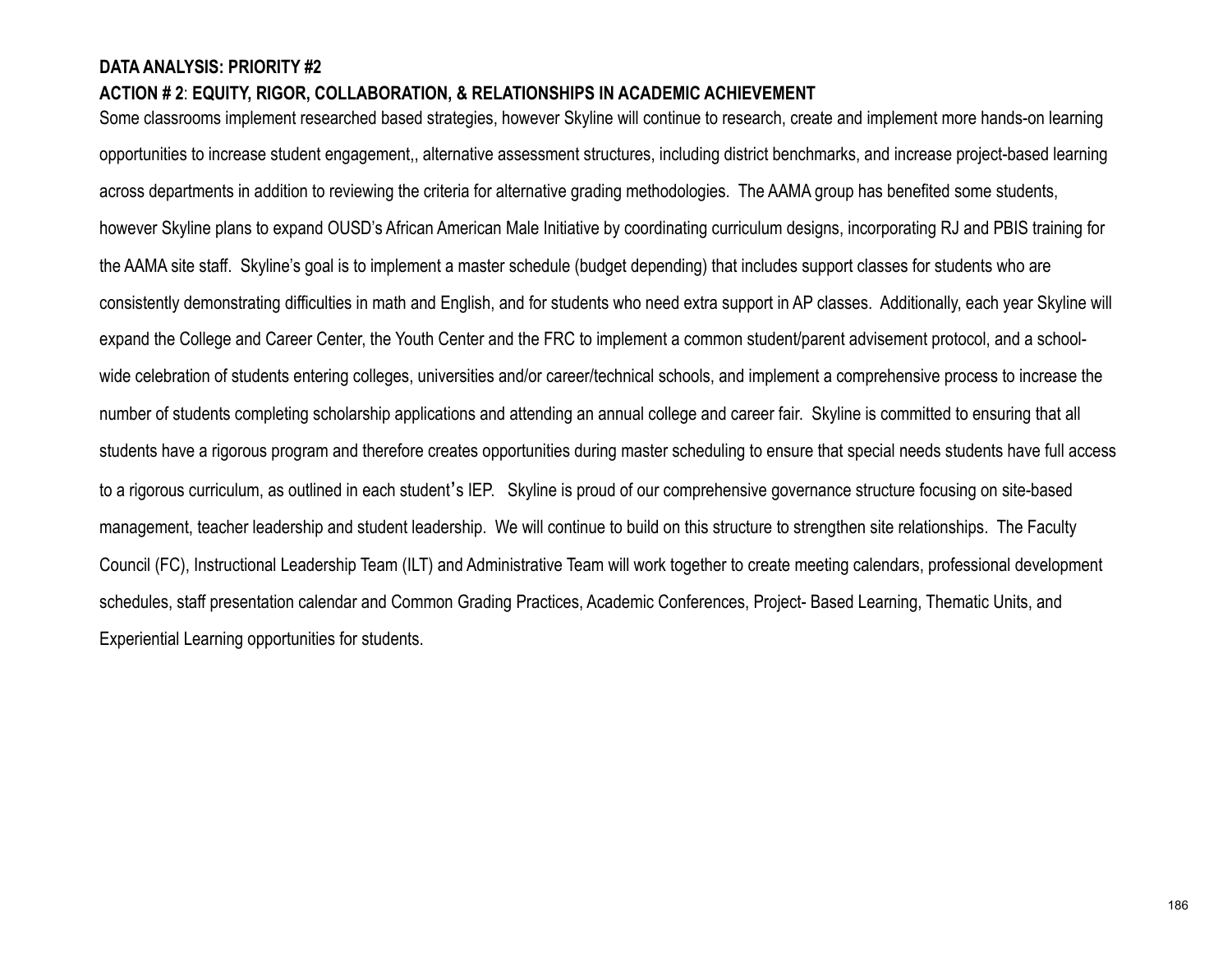| <b>Teaching Practice:</b>                                                                                                                                                                                                                                                                                                                                                                                                                   | <b>Leadership Practices:</b>                                                                                                                                                                                                                                                                                                                                       | <b>Organizational Practices:</b>                                                                                                                                                                                                                                                                                                                                                                 |
|---------------------------------------------------------------------------------------------------------------------------------------------------------------------------------------------------------------------------------------------------------------------------------------------------------------------------------------------------------------------------------------------------------------------------------------------|--------------------------------------------------------------------------------------------------------------------------------------------------------------------------------------------------------------------------------------------------------------------------------------------------------------------------------------------------------------------|--------------------------------------------------------------------------------------------------------------------------------------------------------------------------------------------------------------------------------------------------------------------------------------------------------------------------------------------------------------------------------------------------|
| Work with their respective departments (department,<br>collaboration, Pathways) to identify common practices/<br>shared practices to improve student outcome based on<br>the data analyzed from SRI scores, Ds and Fs, and<br>common assessments, using the Cycle of Inquiry                                                                                                                                                                | <b>Observation and Feedback</b><br>Informal Walkthroughs and timely feedback                                                                                                                                                                                                                                                                                       | PD on strategies for academic discussions such as<br>Close Reading, structured academic controversy, mini-<br>socratic seminar, turn talk, think pair share, round<br>robin, rally coach and looking at data using the Cycle<br>of Inquiry                                                                                                                                                       |
| 100% Participation in SRI administration                                                                                                                                                                                                                                                                                                                                                                                                    | Track student/teacher participation in SRI assessment                                                                                                                                                                                                                                                                                                              | Systems are in place for SRI administration and PLPs<br>for different grade levels<br>Implement data trackers                                                                                                                                                                                                                                                                                    |
| 100% posting of our Core Values (Excellence, Integrity<br>and Respect) in classrooms<br>Have BBCs up and make sure that there are<br>opportunities for student engagement reflected in<br>agenda and learning targets are measurable and<br>standards based<br>Use the cycle of inquiry to look at data to modify<br>lessons to meet the needs of our students<br>Identify more examples of student work that can be<br>used for assessment | Provide time for ILT to meet collaborate, plan and<br>implement PBIS professional development<br>Ensure that professional developments are focused on<br>teacher practices, data analysis using the Cycle of<br>Inquiry to improve student outcomes<br>Provide templates/protocols/tools to review data and<br>share practices that will help to move our students | Core Values are posted, preached and practiced:<br>Excellence, Integrity and Respect<br>Create lessons that explicitly teach and check<br>understanding of the SLOs and Core Values<br>Share with staff our Core Values and school wide RJ<br>and PBIS practices. Include AAMA staff in PD and site<br>initiatives<br>Align SLOs with CCSS<br>Expand the promotion of College & Career Readiness |
| Lesson plans have measurable learning targets with<br>class activities aligned to the learning targets and the<br>assessments are reflective of the learning targets                                                                                                                                                                                                                                                                        | Review lesson plans and provide constructive<br>feedback                                                                                                                                                                                                                                                                                                           | Implement systems, activities, opportunities to discuss,<br>share, and check understanding of the A-G<br>requirements (staff and students)                                                                                                                                                                                                                                                       |
| Implement literacy strategies across all core content<br>areas                                                                                                                                                                                                                                                                                                                                                                              | <b>Observation and Feedback</b><br>Informal Walkthroughs and timely feedback                                                                                                                                                                                                                                                                                       | System in place to assess/evaluate course syllabi<br>Provide access for all stakeholders to have access to<br>course syllabi                                                                                                                                                                                                                                                                     |
| Implement intervention strategies, differentiated<br>instruction, provide greater student choice, increase<br>rigor (21st century critical thinking, investigation,<br>problems solving skills), increase student collaboration,<br>provide greater opportunities for student success                                                                                                                                                       | <b>Observation and Feedback</b><br>Informal Walkthroughs and timely feedback<br>Purchase researched based intervention programs<br>Train ILT to provide PD<br>Implement and fund more intervention classes/<br>programs                                                                                                                                            | Continue to work with the School Improvement Partner<br>to support PD, mission, vision and SLOs<br>Provide PD to increase opportunities for student<br>collaboration                                                                                                                                                                                                                             |
|                                                                                                                                                                                                                                                                                                                                                                                                                                             | Create a timeline/measurable plan of action outlining<br>roles and due dates for implementation                                                                                                                                                                                                                                                                    | Develop and implement a system for WASC Action<br><b>Plan Review</b><br>187<br>Include Action Plan Criteria Areas on Agenda                                                                                                                                                                                                                                                                      |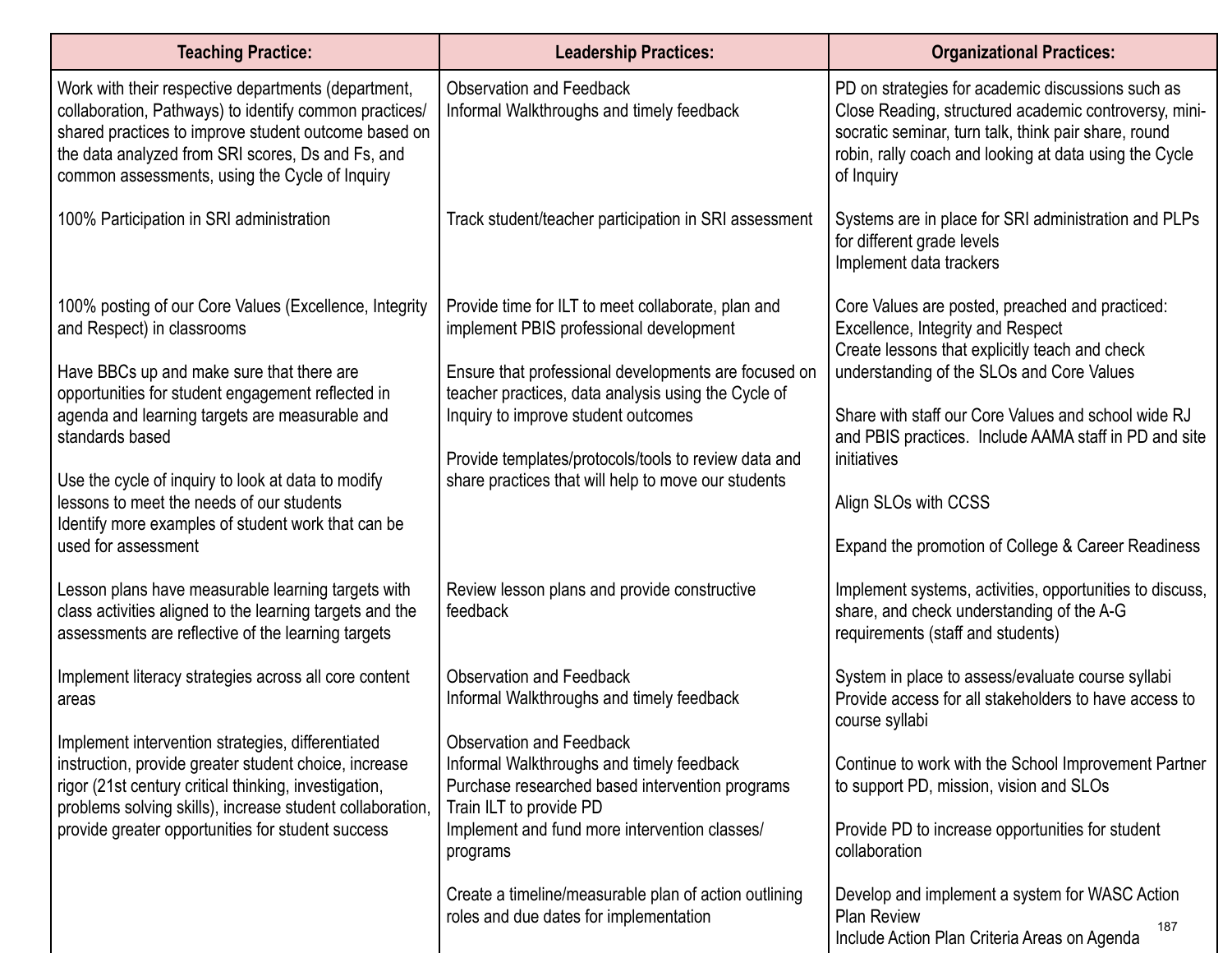| <b>Teaching Practice:</b>                                                                                                              | <b>Leadership Practices:</b>                                                                                                                                                                                                                                                   | <b>Organizational Practices:</b>                                                                                                                                                                                                                                                                                                |
|----------------------------------------------------------------------------------------------------------------------------------------|--------------------------------------------------------------------------------------------------------------------------------------------------------------------------------------------------------------------------------------------------------------------------------|---------------------------------------------------------------------------------------------------------------------------------------------------------------------------------------------------------------------------------------------------------------------------------------------------------------------------------|
| Differentiate lessons using the Tiers outlined in the<br>RTI <sup>2</sup> Plan.                                                        | Develop measurable goals to access/evaluate/refine<br>the RTI <sup>2</sup> Plan                                                                                                                                                                                                | Create, implement, review, evaluate a RTI <sup>2</sup> Plan                                                                                                                                                                                                                                                                     |
| Include in the daily agenda opportunities for students<br>to work collaboratively in groups and engage in<br>academic discussion       | Create collaborative groups in master schedule for<br>Pathways teachers to have the same planning period<br>or teachers of the same subjects have the same<br>planning period                                                                                                  | Encourage our teachers to attend outside professional<br>developments to support instruction in class, such as<br>reading intervention, AP trainings                                                                                                                                                                            |
| BBCs are posted prominently in all classrooms and<br>complete with learning target, CCSS, agenda, do now,<br>exit ticket, and homework | Identify key elements and expectations that<br>administrators and teacher leaders will look for during<br>classroom visits: teacher talk, student talk, seating<br>arrangements, quality student-student discussions,<br>student seat time and BBCs                            | Develop and implement a system to increase staff<br>participation in PD<br>Professional development at the beginning of the<br>school year to share our focus areas (Instructional<br>Practices, College & Career Readiness, Critical Areas<br>from WASC and Climate) for coming school year and<br>expectations from all staff |
| Create common assessments, rubrics for grading and<br>grading systems to increase equity.                                              | Develop measurable goals for department such as a<br>decrease of 20% of Ds and Fs, 100% participation on<br>SRI assessments and other district assessments and<br>teachers' attendance at department, staff and<br>collaborative meetings<br>Participate in Department Meeting | Create a shared space to review agendas, meeting<br>minutes, and department updates<br>PBIS Plan available, shared, implemented with                                                                                                                                                                                            |
| Access the current curriculum used with students in<br>the AAMA program.                                                               | Provide resources, lesson plan support to create a<br>holistic approach to support students in achieving<br>academic excellence.                                                                                                                                               | timeline for review and evaluation<br>Develop/implement more tutoring and intervention<br>programs to address the gaps in Literacy and Algebra                                                                                                                                                                                  |
|                                                                                                                                        | Research and identify cutting edge programs that<br>increase reading and literacy skills. Set funding aside<br>to purchase a program to be used as intervention and<br>support.                                                                                                | Identify and purchase culturally relevant materials and<br>resources to meet the diverse needs of all students                                                                                                                                                                                                                  |
| Use data to drive teaching and learning                                                                                                | Provide PD on data review, data analysis, and how to<br>use data to create effective plans                                                                                                                                                                                     | Create and implement a systematic structure for data<br>analysis<br>Identify the types of data of data to be used<br>Create/implement a timeline for clear delineation of<br>required data, instructional and curricular<br>modifications and a process for teacher evaluation in<br>these areas<br>188                         |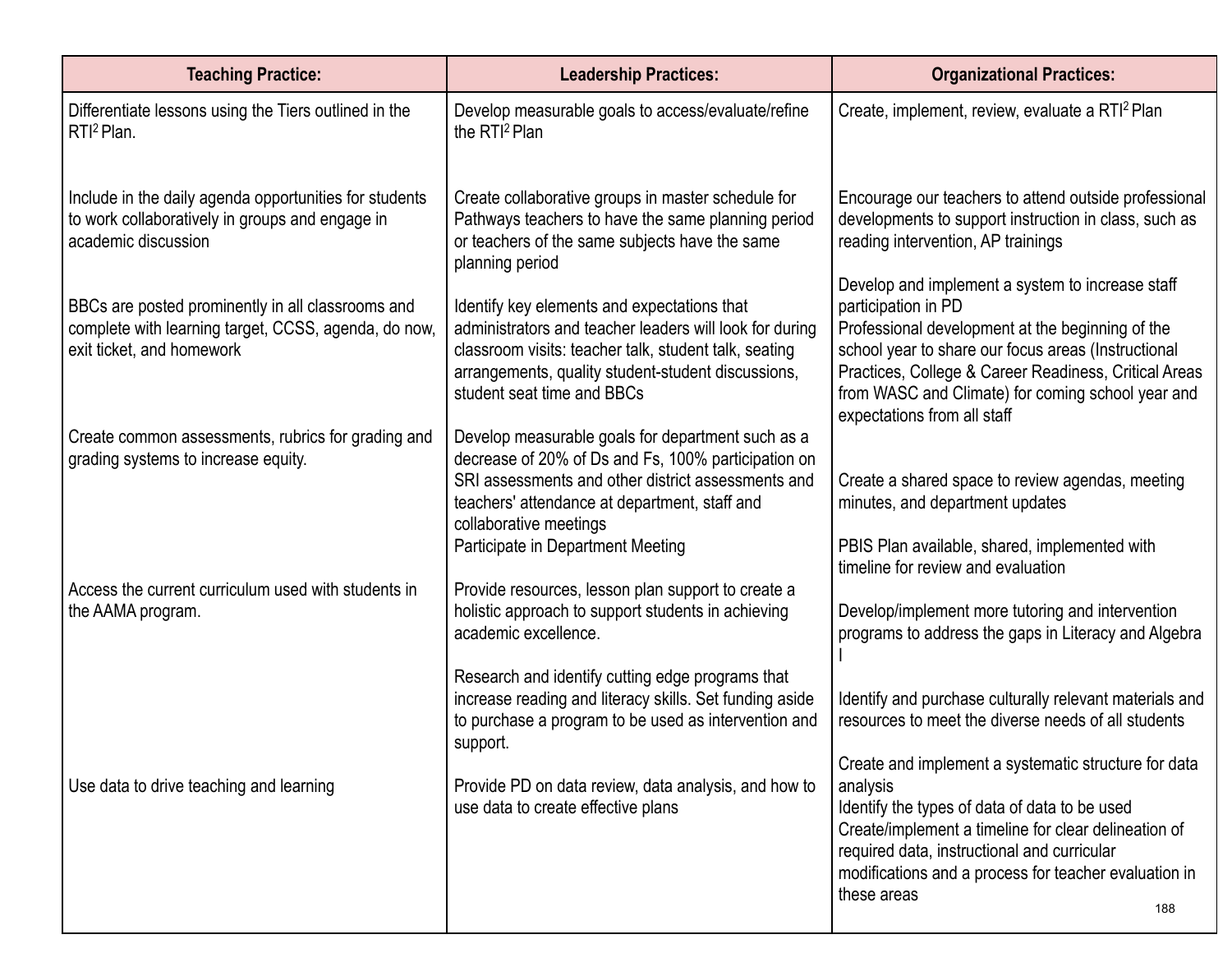

**Root Cause Analysis:** (According to data from SQR, Extended Site Visits, Instructional Rounds, Observations and Feedback):

1.Not all students and families are aware of the various Pathways offered, nor do they understand the benefits of the programs.

2. ELL, SPED, African American and Latino students are underrepresented and there is a need for greater equity.

3.Teacher retention creates challenges with obtaining and maintaining CTE courses.

#### **ESLR(s) Addressed**:

K Е ь

ш Е A R П

●Become critical and creative thinkers who gather, interpret, analyze, and synthesize information, recognize significant concepts, and use logical and sound decision making processes to solve problems.

●Be effective communicators who can leverage technology to find and to convey information

- ●Be able to work in teams and to value diversity
- ●Be responsible, mature, self-advocating young adults who have solid organizational and study skills
- ●Embrace a healthy and fit lifestyle
- ●Find joy in learning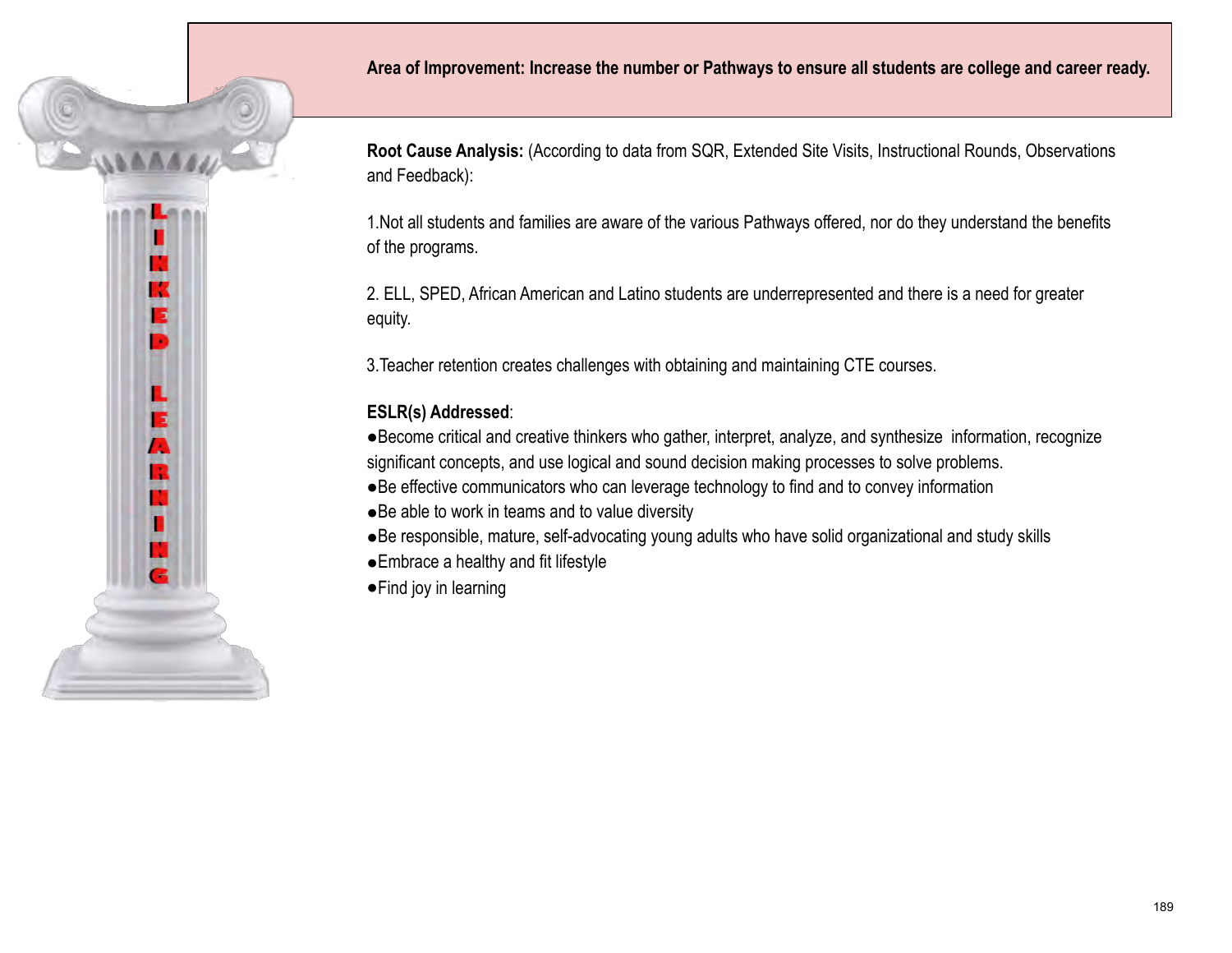#### **Student Learning Goals**:

- 1. Increase the number of cohorts by 1 at each grade level in each Pathways: 10th, 11th and 12th Grade for 2016-2017 (One goal is to increase the number of sophomore cohorts to four in each Pathway)
- 2. Create a Visual and Performing Arts Pathway
- 3. Expand the existing Education Pathway to include a Community Health strand
- 4. Build into our master schedule a consistent and pure flow of our cohorts for all Pathways
- 5. Continue partnership with SAP and Berkeley City College create our 9-14 program and to increase Computer Pathways cohorts to four at the sophomore year in 2016-2017, and increase the expansion to other grade levels in the following two years. Additionally, a 9th grade "Exploratory" Computer Science elective will be offered to freshmen.

| <b>Performance Strengths</b>                                                                                                                                                                                                   | <b>Performance Challenges</b>                                                               |
|--------------------------------------------------------------------------------------------------------------------------------------------------------------------------------------------------------------------------------|---------------------------------------------------------------------------------------------|
| Education Pathway is a Certified Linked Learning Pathway (2012)                                                                                                                                                                | Hiring and retaining credentialed teacher(s) who can teach CTE course(s) and<br>core class. |
| Pathways Directors are collecting data for certification using OPTIC to<br>undergo Linked Learning Certification.                                                                                                              | Funding to support our CTE courses and teachers.                                            |
|                                                                                                                                                                                                                                |                                                                                             |
| Overall, students in our Pathways have higher GPAs, graduation rate and<br>attendance.                                                                                                                                         | Conflicting professional development                                                        |
| Collaboration time built into master schedule                                                                                                                                                                                  |                                                                                             |
| All Skyline Pathways work together to create and maintain equitable student<br>recruitment and placement policies and practices. This allows the Pathways to<br>meet the "at risk" student requirements for CPA grant funding. |                                                                                             |
| IR, LL Rounds and SQR indicate that there is higher student-student<br>engagement in our Pathways classes (esp in our Green Pathway classes                                                                                    |                                                                                             |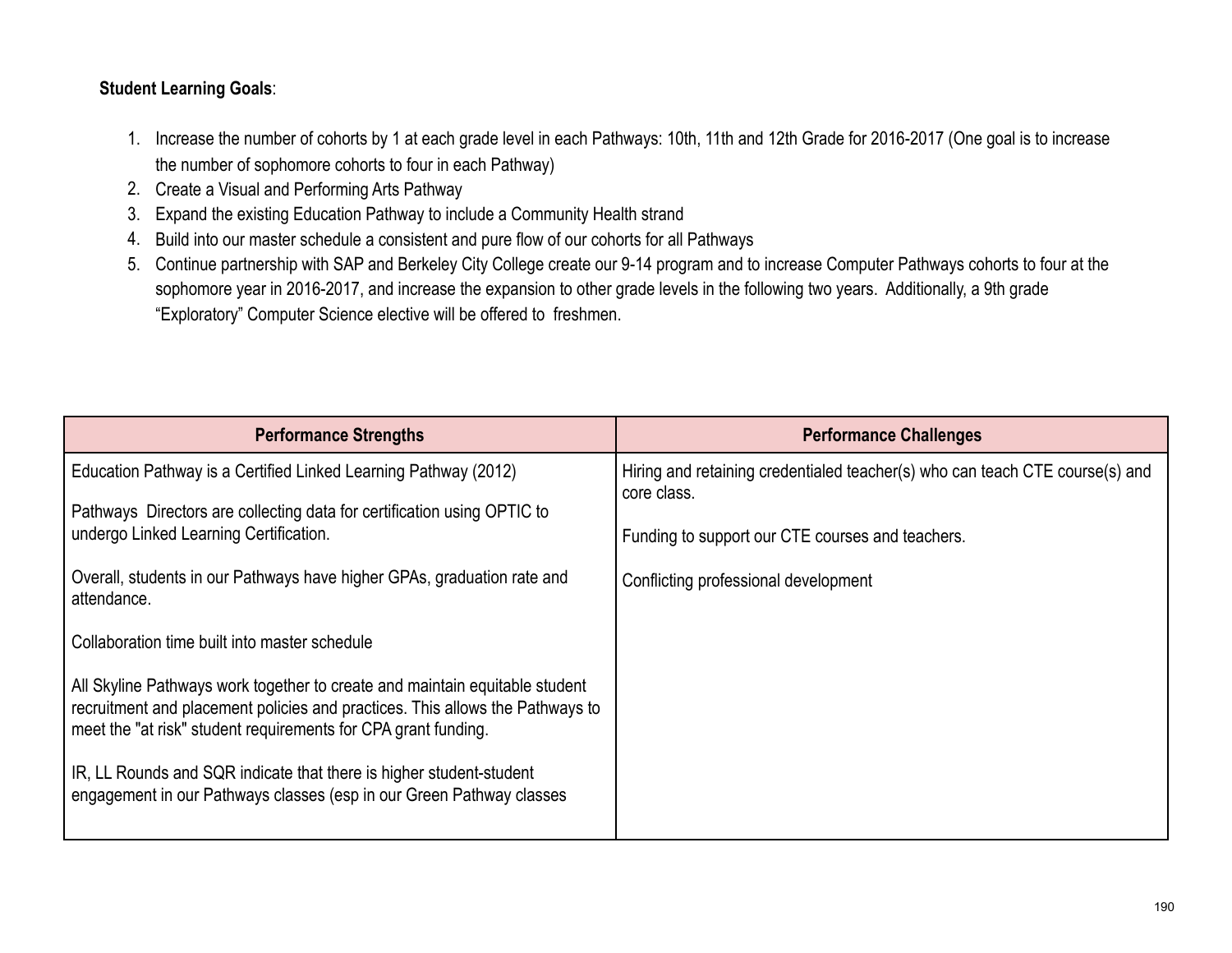#### **DATA ANALYSIS: PRIORITY #3**

Skyline will amplify school-wide structures emanating from Linked Learning, Academic Literacy, Project Based Learning, Thematic Instruction, and

Experiential Learning models. Skyline continues to stay current with researched best practices to create and implement common protocols; to ensure

ALL classrooms are implementing best instructional practices that are aligned to professional development, current standards and data

disaggregation.

#### **ACTION #3**: **PERSONALIZATION, RIGOR & COLLABORATION IN LINKED LEARNING EXPANSION**

| <b>Teaching Practice:</b>                                                                                                                                                                                                    | <b>Leadership Practices:</b>                                                                                                                                                                                                                          | <b>Organizational Practices:</b>                                                                                                                                                                                                                                                                      |
|------------------------------------------------------------------------------------------------------------------------------------------------------------------------------------------------------------------------------|-------------------------------------------------------------------------------------------------------------------------------------------------------------------------------------------------------------------------------------------------------|-------------------------------------------------------------------------------------------------------------------------------------------------------------------------------------------------------------------------------------------------------------------------------------------------------|
| Directors are addressing equity within each Pathway in<br>terms of the composition of our students to meet the<br>requirements of CPA to continue to receive funding.                                                        | Promote and inform students and families about<br>different Pathways during our 8th grade recruitment<br>and school tours in the fall and winter.                                                                                                     | Core Values are posted, preached and practiced:<br>Excellence, Integrity and Respect                                                                                                                                                                                                                  |
| Work with their respective Pathway to identify common<br>practices/shared practices to improve student outcome<br>based on the data analyzed from SRI/Ds and Fs.<br>Post, practice and model our Core Values (Excellence,    | Support Pathways directors and build time into the<br>master schedule for Pathways to meet on a regular<br>basis; teachers in the same Pathways across different<br>subjects will have the same collaboration time built into<br>their daily schedule | Professional development at the beginning of the<br>school year to share our focus areas (Instruction and<br>Climate) for coming school year and expectations from<br>all staff                                                                                                                       |
| Integrity and Respect) in classrooms.<br>Teachers will implement Personalized Intensive                                                                                                                                      | Create collaborative groups in master schedule;<br>collaborative groups will have same common<br>collaboration period                                                                                                                                 | Share with staff our Core Values and school wide RJ<br>and PBIS practices and to ensure that the goals of the<br>Pathways are aligned to our school wide practices                                                                                                                                    |
| <b>Student Support</b><br>Teachers collaborate with Pathway Directors three<br>times a week to discuss instructional practices, cycle<br>of inquiry, review data and other strategies to support<br>our struggling students. | Hold class assemblies or assemblies for Pathways<br>directors and Pathways students to share their<br>experiences and to recruit<br>Work with LL Office and Pathways Directors to<br>complete course sequence for Pathways                            | Address equity within each Pathways in terms of the<br>composition of our students to meet the requirements<br>of CPA to continue to receive funding<br>Develop a system that ensures greater equity in<br>Pathways, IB, and AVID.<br>Increase the number of Pathways to promote greater<br>inclusion |